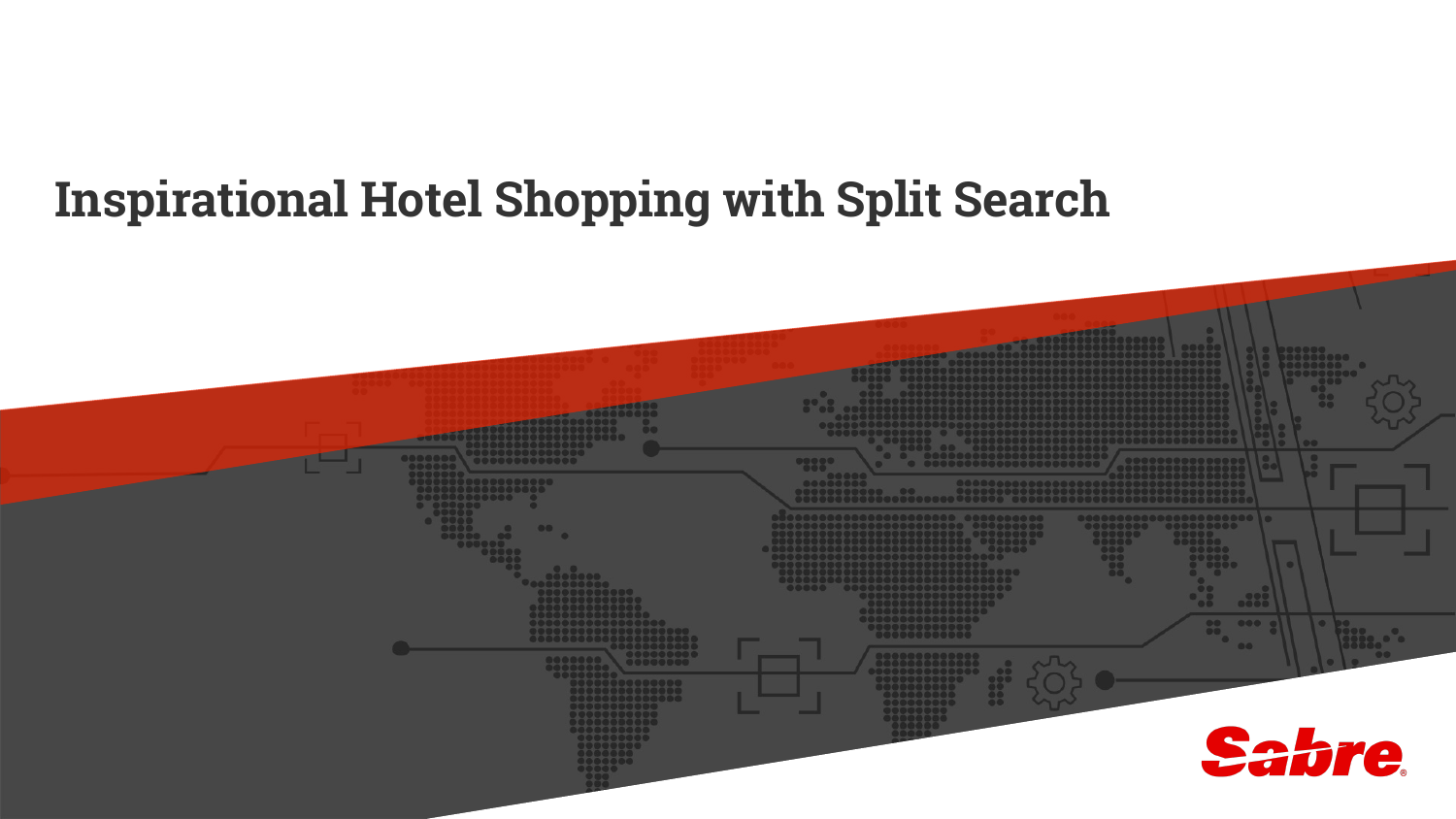#### **Have you ever:**

- Tried to book a hotel but found "No Rooms Available" for your trip date rage?
- Wanted a lower room rate for the same (or higher) quality?
- Planned to visit multiple attractions across town, and wanted to stay closer to them?

If you are willing to split your hotel stay across multiple properties, then our "Inspirational Hotel Shopping with Split Search" prototype provides an exciting new automated search solution.

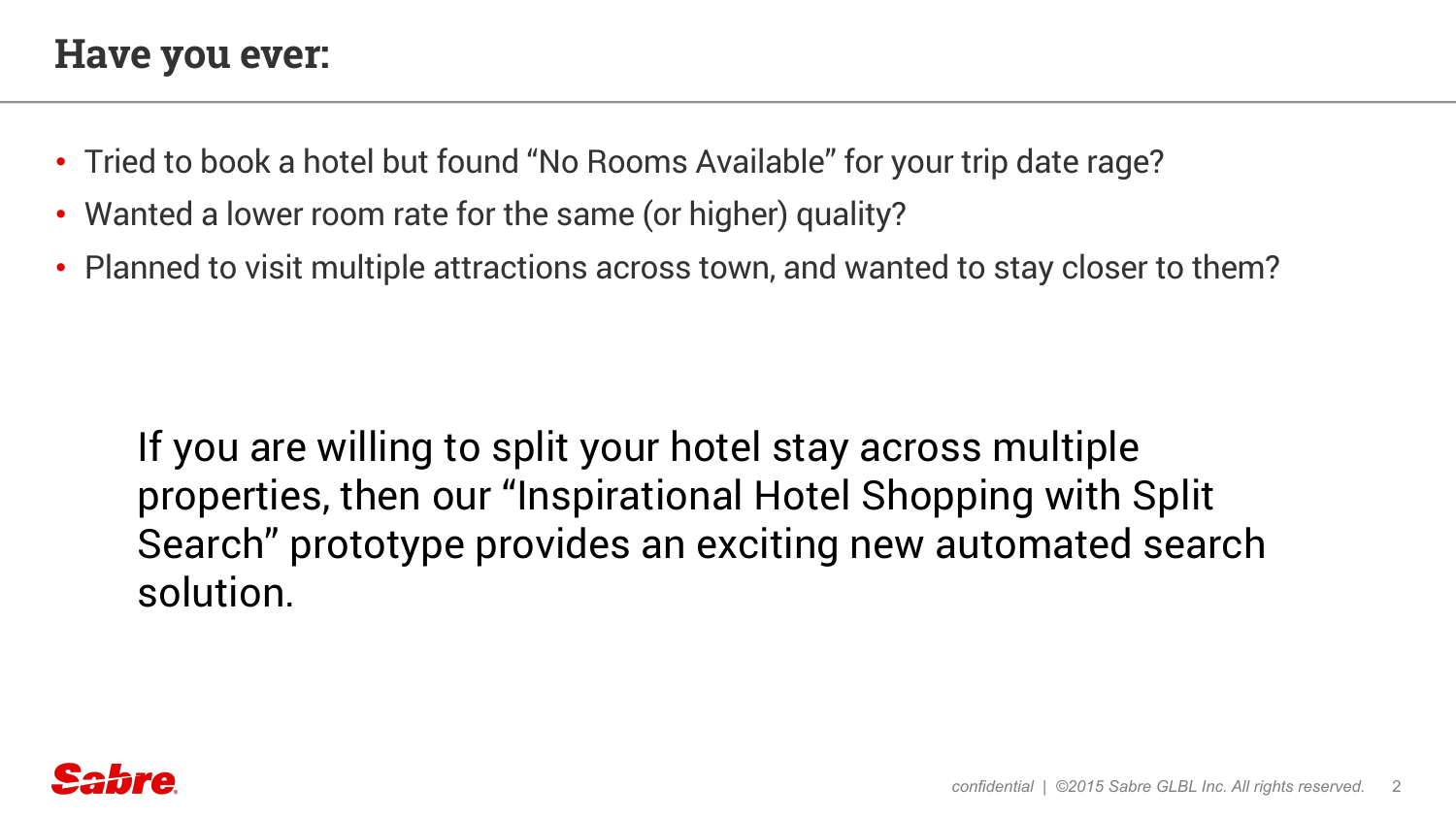#### **How does it work?**

- § Traditional hotel search returns prices by hotel for a specific length of stay; e.g.: 4-star Hotel A with length of stay (LOS) = Z days
- The Split Search considers all combinations of hotels and lengths of stays to find the lowest average daily rate for a given quality rating; e.g.:



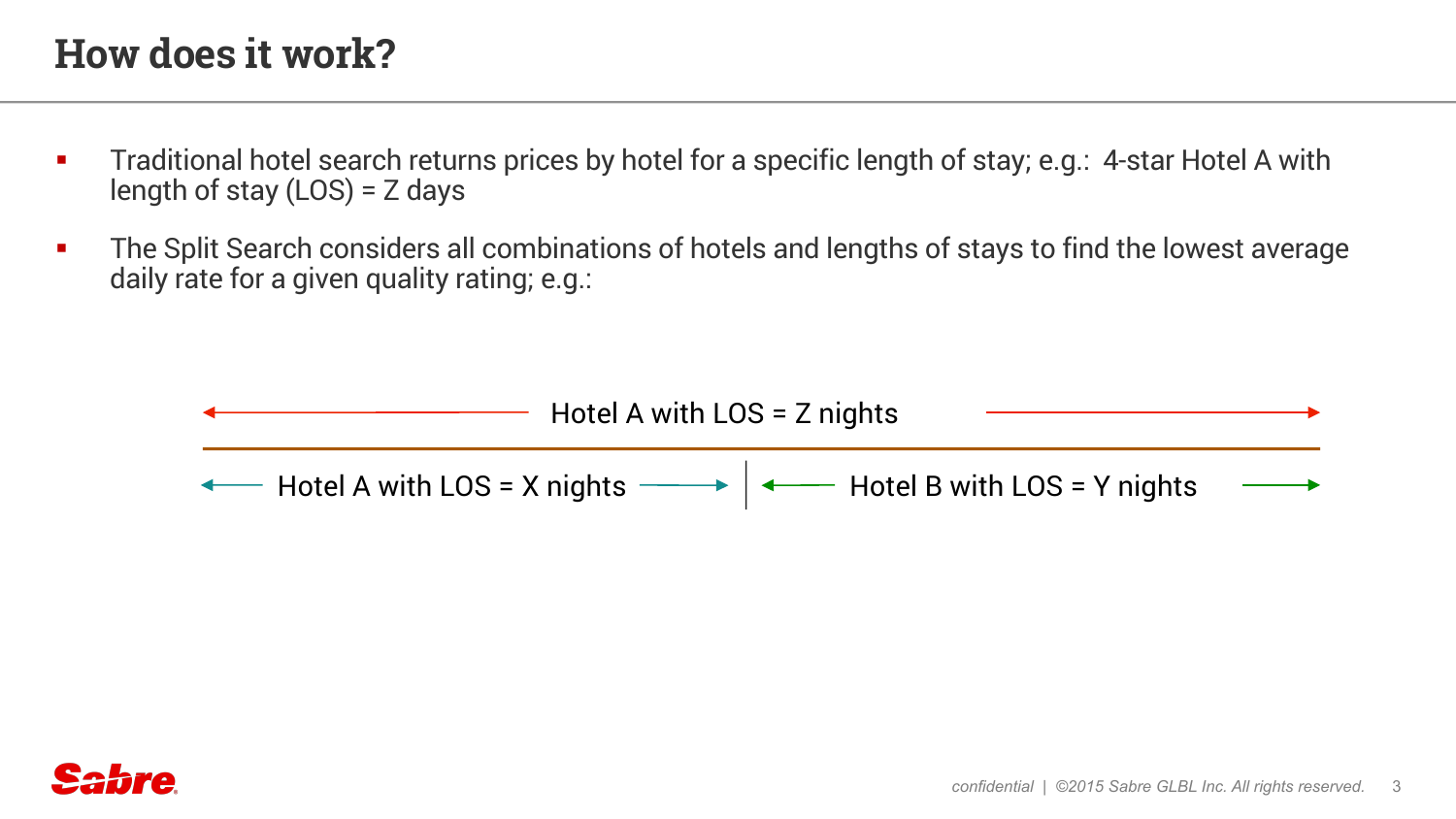### **Split hotel stays for longer length of stays**

\$167

\$159

\$234

\$170 \$209

\$286

- § Search optimization
	- 4-star Hotel A, LOS = X days (where X is in the set  $\{0, 1, ..., Z\}$ )
	- 4-star Hotel B, LOS = Y days (where Y is in the set  $\{0, 1, ..., Z\}$ )
	- Search all combinations such that  $X + Y = Z$
	- Find best mix to minimize price

#### **Sabre** Inspirational Hotel Shopping Conditions: **Select City**  $\blacksquare$ Boston, MA Downtown Boston Area X)  $4 + Stars X$ King-size Bed X Number of Nights Find better deals by splitting your stay across two hotels Check-in: Feb 26, Check-out: Mar 02 Save \$180 (22%) by splitting your stay across two hotels: **SHOW ME!** SUN MON TUE WED THU FRI **SAT Y** Lowest Price Under \$100 Y \$100-\$199 Y \$200-\$299 S300-\$399 S400-\$499 S500+ \$159 \$167 \$167  $$147$ ongfellow Bride Cambridge S \$203 \$322  $$256$  $$256$ SHAWMU **\$299** \$322 \$322 \$322 \$386 \$322 \$311 \$322 \$322 \$293 \$317